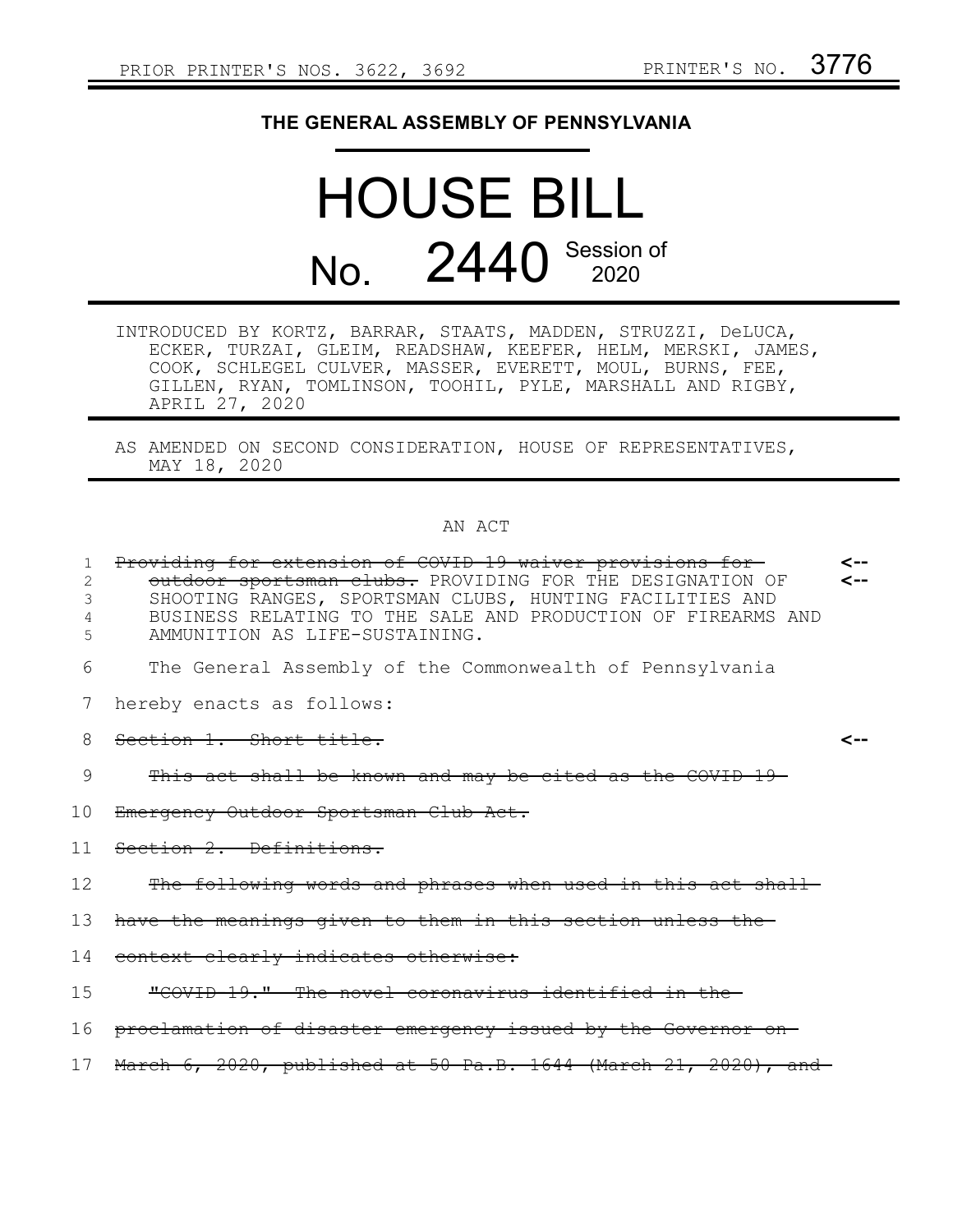any renewal of the state of disaster emergency. "Outdoor sportsman club." An association or club where members and the public gather that has a shooting range. "Range." An archery range, handgun shooting range, rifleshooting range or shotgun range. Section 3. Extension of COVID-19 waiver provisions. The Secretary of Community and Economic Development shallimmediately issue a waiver to the Governor's 20200319 TWW COVID-19 Business Closure Order to all outdoor sportsman clubs that can adhere to the social distancing practices, mask requirements and other mitigation measures defined by the Centers for Disease Control and Prevention to protect individuals and to mitigate the spread of the COVID-19 virus. Section 4. Effective date. This act shall take effect immediately. SECTION 1. SHORT TITLE. THIS ACT SHALL BE KNOWN AND MAY BE CITED AS THE HUNTING, FIREARM AND AMMUNITION LIFE-SUSTAINING BUSINESS ACT. SECTION 2. DESIGNATION OF LIFE-SUSTAINING BUSINESSES. NOTWITHSTANDING ANY LAW OR REGULATION TO THE CONTRARY, CONSISTENT WITH THE INVIOLATE RIGHTS ENUMERATED UNDER SECTIONS 21 AND 25 OF ARTICLE I OF THE CONSTITUTION OF PENNSYLVANIA, **<--** 1 2 3 4 5 6 7 8 9 10 11 12 13 14 15 16 17 18 19 20 21 22

SHOOTING RANGES, SPORTSMAN CLUBS, HUNTING FACILITIES AND FIREARM AND AMMUNITION PRODUCT MANUFACTURERS, RETAILERS, IMPORTERS AND DISTRIBUTORS, INCLUSIVE OF THEIR EMPLOYEES AND AGENTS, SHALL ALWAYS BE CONSTITUTED AS LIFE-SUSTAINING BUSINESSES IN THIS COMMONWEALTH, WHICH SHALL NEVER BE SHUTTERED OR LIMITED IN THEIR 27 ABILITY TO PRODUCE, PROVIDE, SELL OR OTHERWISE OFFER FIREARMS, AMMUNITION, FIREARM ACCESSORIES, COMPONENT PARTS OF FIREARMS, AMMUNITION AND FIREARM ACCESSORIES, AND ALL SERVICES, TRAINING, 3023 24 25 26 28 29

20200HB2440PN3776 - 2 -